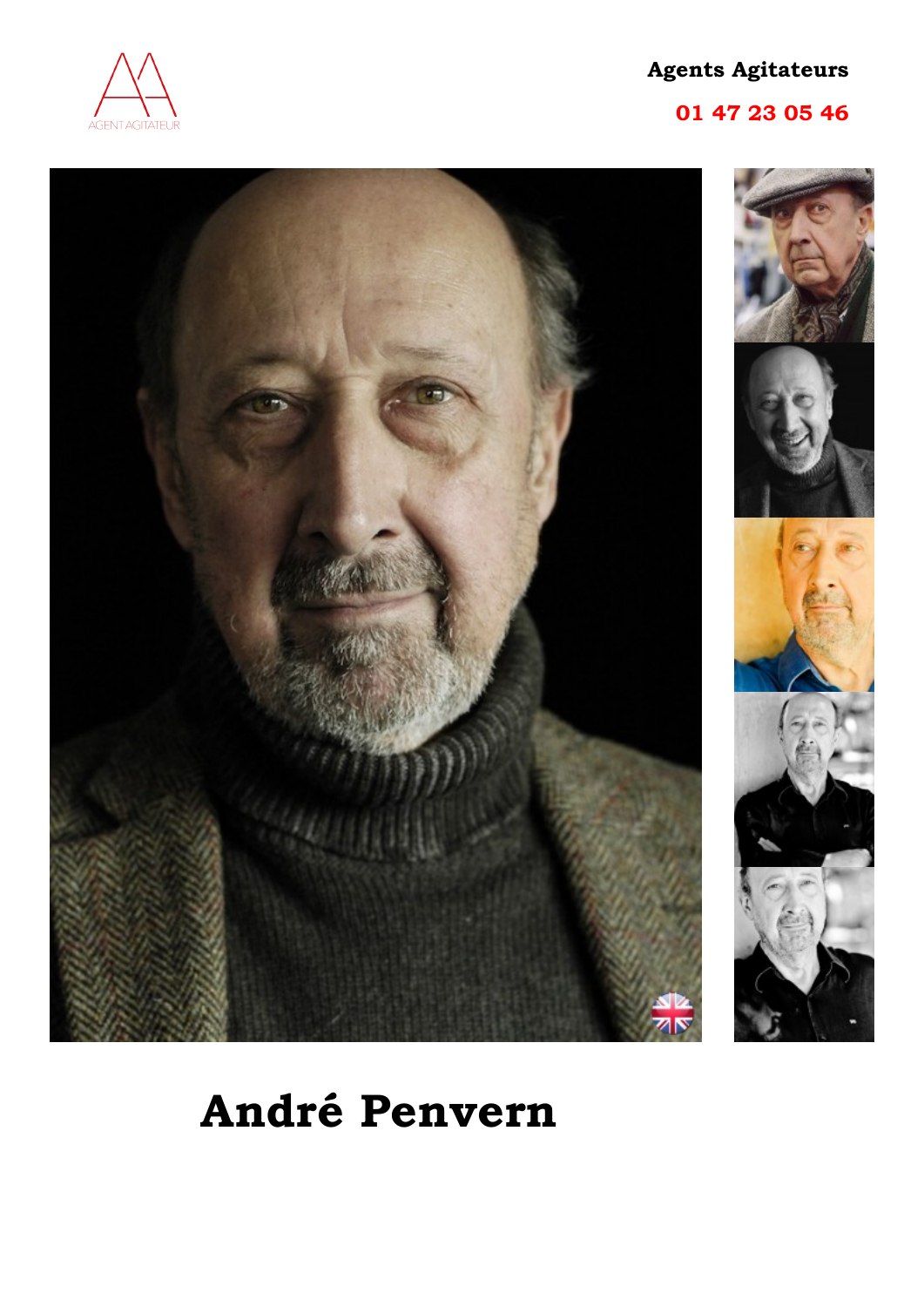

**01 47 23 05 46**

# **Agent**

Anne LAFORESTRIE: [anne@agentagitateur.com](mailto:anne@agentagitateur.com)

# **Assistant Agent**

Charlotte PEUCHOT: [charlotte@agentagitateur.com](mailto:charlotte@agentagitateur.com)

#### **FILM**

**2021 NOËL JOYEUX** Dir: Clément MICHEL **CHAMPAGNE** Dir: Nicolas VANIER

2019 **C'EST MAGNIFIQUE** Dir : Clovis CORNILLAC

#### 2018

**THE HAPPY PRINCE** Dir : Rupert EVERETT Won Best production at the Bavarian Film Award 2018 Nominated for best film at the Berlin International Film Festival. Nominated at the British Independant Film Awards Festival 2018 Nominated at Camerimage for best director. Nominated at the German Film Awards

2017 **BELLE ET SEBASTIEN** DIr : Clovis CORNILLAC

2013 **GRACE OF MONACO** Dir : Olivier DAHAN

2012 **PAULETTE** Dir : Jérôme ENRICO

2011 **LES VACANCES DE DUCOBU** Dir : Philippe DE CHAUVERON **COMME UN CHEF** Dir : Daniel COHEN **LES SEIGNEURS** Dir : Olivier DAHAN

2008 **INGLOURIOUS BASTERDS** Dir : Quentin TARANTINO **PANDA** Dir : Kevin ABOSH

2007 **AGATHE CLERY** Dir : Etienne CHATILLIEZ

2006 **LA MOME** Dir : Olivier DAHAN **LES HAUTS-MURS**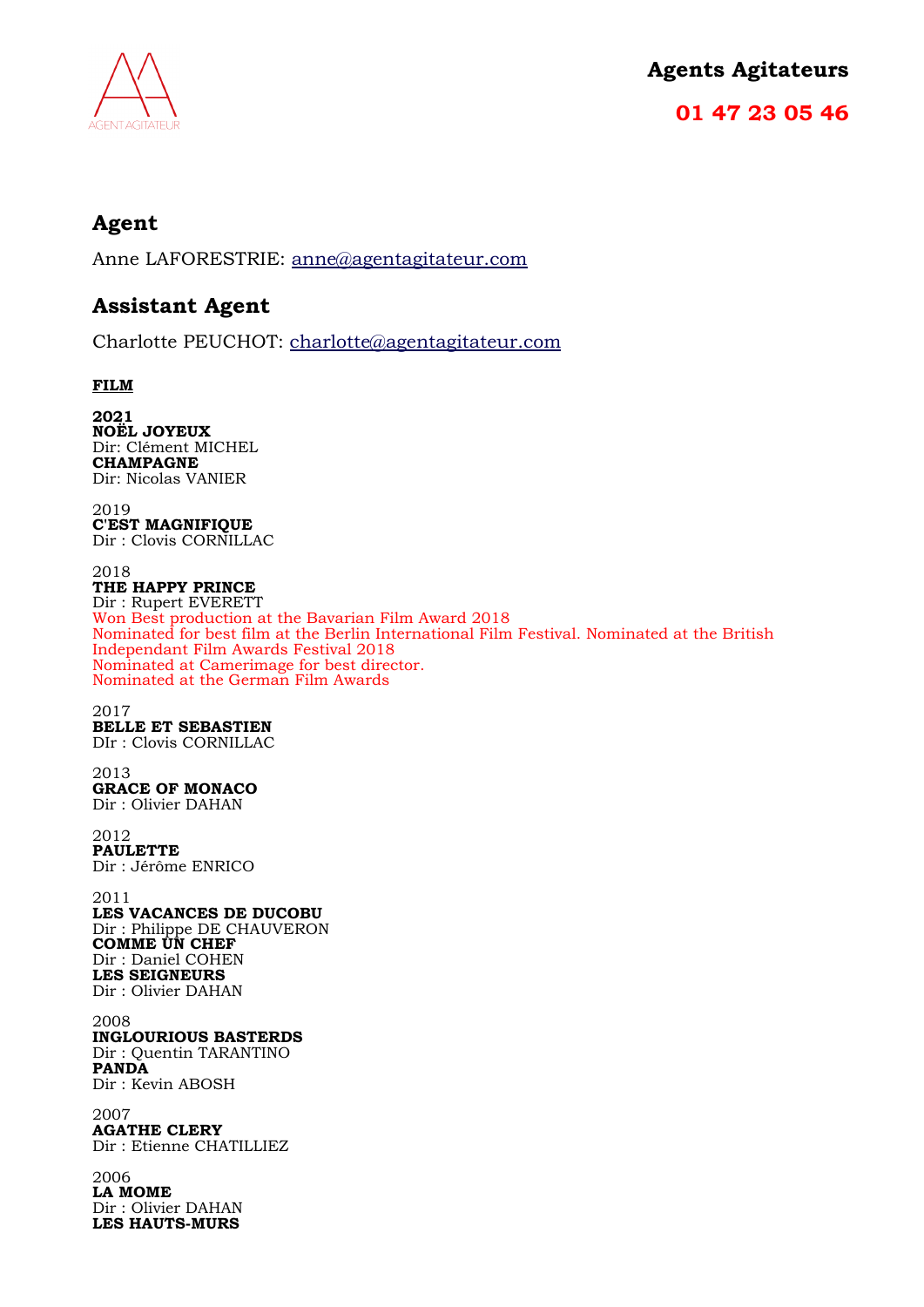

# **01 47 23 05 46**

Dir : Christian FAURE

#### 2004 **LES RIVIERES POURPRES 2** Dir : Olivier DAHAN **VIPERE AU POING** Dir : Philippe de BROCA

2001 **UNE AFFAIRE QUI ROULE** Dir : Eric VENIARD

2000 **VIDOCQ « LA DERNIERE AVENTURE »** Dir : PITOF **LE PACTE DES LOUPS** Dir : Christophe GANS

1999 **AMAZONE** Dir : Philippe de BROCA

1998 **LES PARASITES** Dir : Philippe de CHAUVERON **BATARDS** Dir : Fred SAUREL

1996 **ORANGES AMERES** Dir : Michel SUCH

1994 **PRET A PORTER** Dir : Robert ALTMAN

1992 **PETAIN** Dir : Jean MARBOEUF

1991 **LA VIE DE BOHEME**  Dir : Aki KAURISMAKI

1990 **ROCK AND ROLL CONTROL** Dir : Fred SAUREL **LA PART DU SERPENT** Dir : Michaël EID

1989 **LA REVOLUTION FRANCAISE « LES ANNEES LUMIERES »** Dir : Robert ENRICO **BILLE-EN-TETE**  Dir : Carlo COTTI

1988 **LE RADEAU DE LA MEDUSE** Dir : Iradj AZIMI **DIRTY ROTTEN SCOUNDRELS** Dir : Franck OZ

1987 **CORENTIN** Dir : Jean MARBOEUF

1986 **LES NOCES BARBARES** Dir : Marion HÄNSEL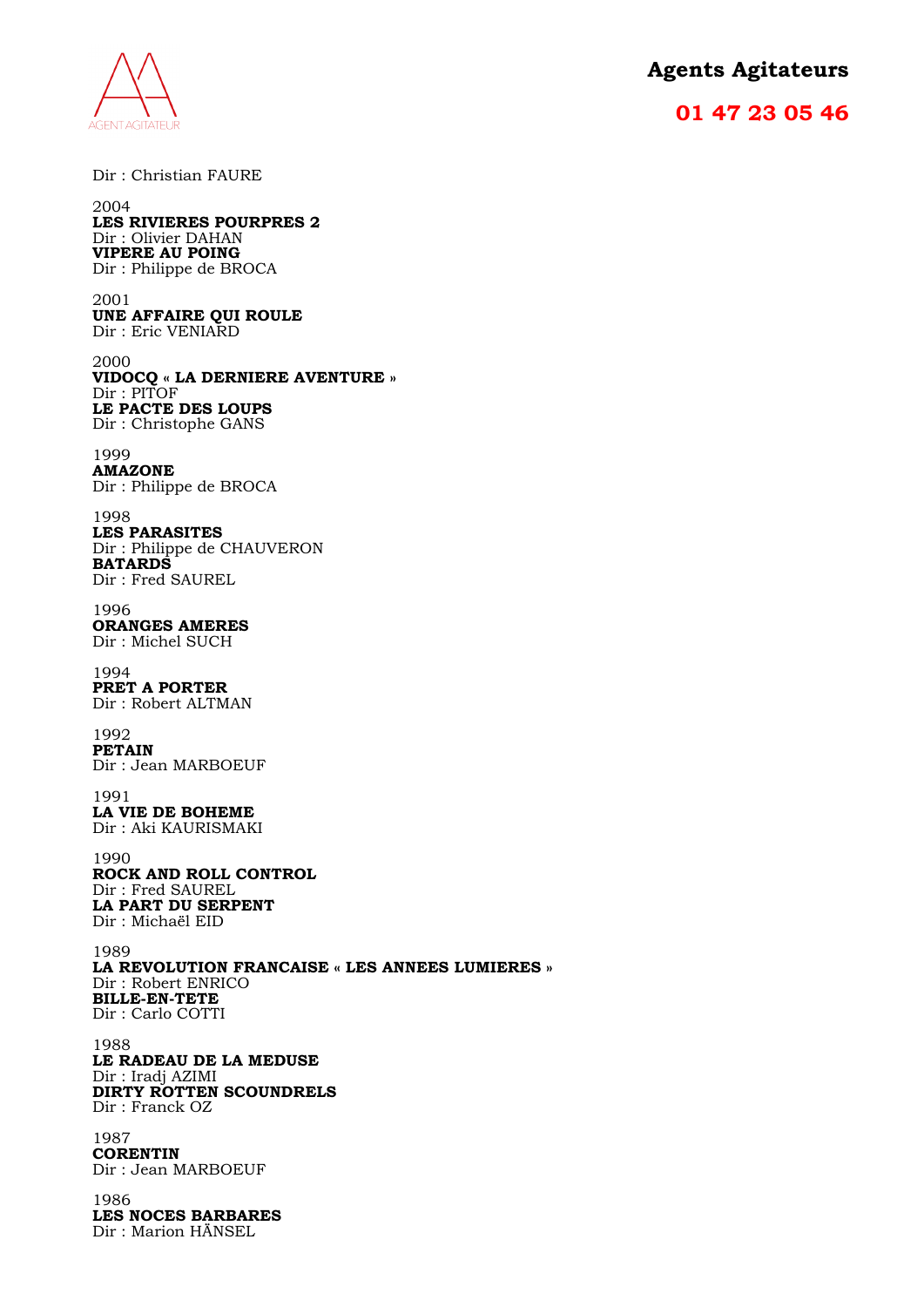

### **01 47 23 05 46**

1984 **THE HORLCROFT COVENANT** Dir : John FRANKENHEIMER 1983

#### **THE CORSICAN BROTHERS CHEECH AND CHONG** Dir : Tommy CHONG

1980 **LES PETITES SIRENES** Dir : Roger ANDRIEU

1979 **L'ENTOURLOUPE** Dir : Gérard PIRES

1978 **FRENCH POSTCARDS** Dir : Willard HUYCK

1977 **L'ANIMAL** Dir : Claude ZIDI **MARCH OR DIE** Dir : Dick RICHARDS

1976 **THE DOGS OF WAR**  Dir : John IRVIN

1975 **LE LOCATAIRE**  Dir : Roman POLANSKI

1974 **FRENCH CONNECTION II** Dir : John FRANKENHEIMER

1973 **THE DAY OF THE JACKAL** Dir : Fred ZINNEMAN **RABBI JACOB**  Dir : Gérard OURY

#### **SHORT FILMS**

2020 **L'HOMME QUI VOULAIT DORMIR** Dir: Thibault LANG-WILLAR

2013 **L'HOMME QUI EN CONNAISSAIT UN RAYON** Dir: Alice VIAL

#### **TELEVISION**

**2020**

**LE TOUR DU MONDE EN 80 JOURS Dir: Steve BARRON and Charles BEESON LE CRIME LUI VA SI BIEN - coup double episode Dir: Stéphane KAPPES**

2018 **PATRIOT** Dir : Steve CONRAD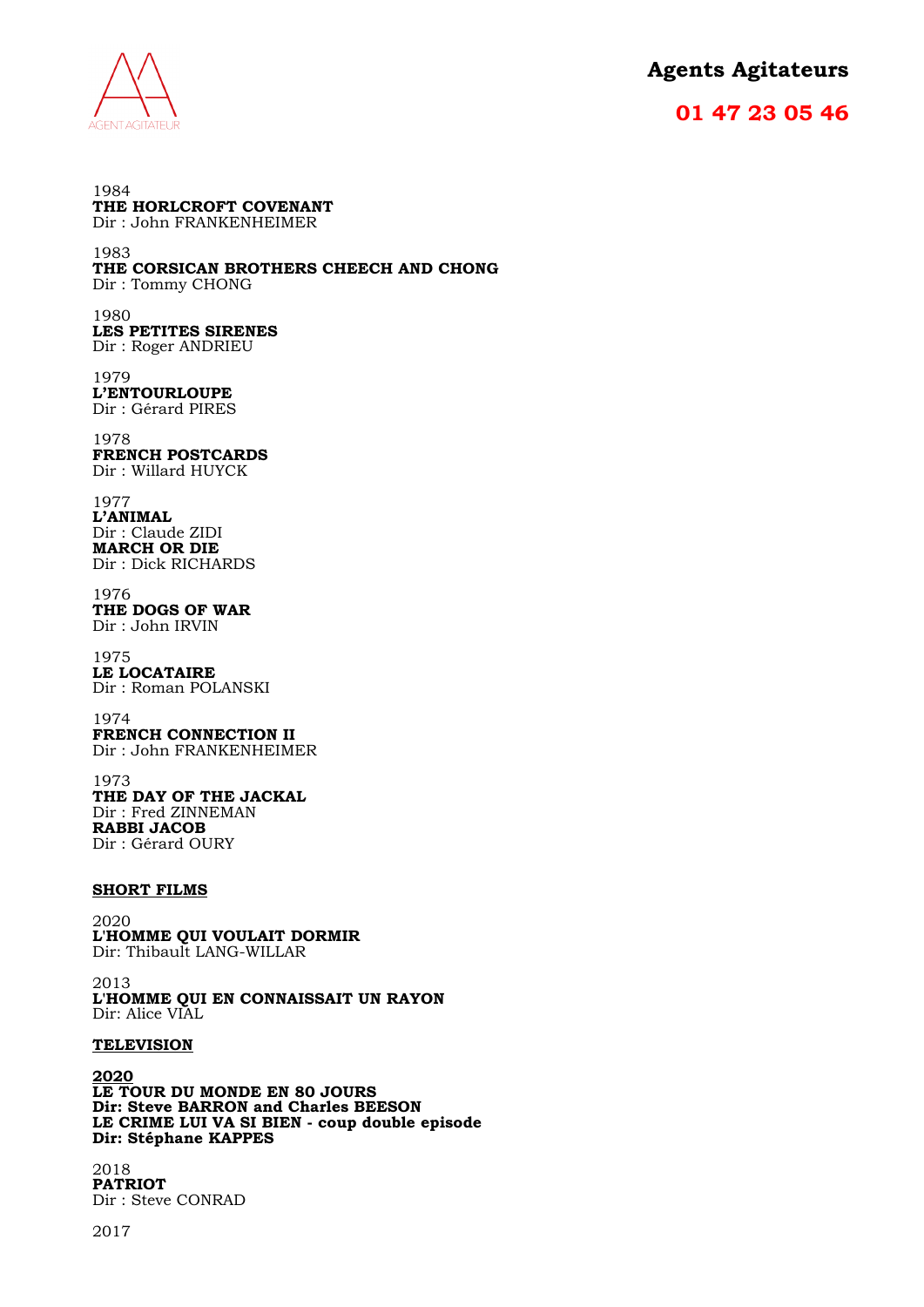**AGENT AGITATEUR** 

**DAS BOOT**

## **Agents Agitateurs**

#### **01 47 23 05 46**

Dir : Andreas PROCHASKA **PATRIOT** Dir : Steve CONRAD 2015 **MAXIMILIAN** Dir : Andreas PROCHASKA 2014 **DE GAULLE, L'HOMME DU DESTIN** Dir : Patrick ROTMAN 2013 **MORTUS CORPORATUS** Dir : Fabien CAMALY 2011 **WEEK-END CHEZ LES TOQUEES 3 & 4**  Dir : Emmanuel JEAUGEY **LES TOQUES 1 & 2**  Dir : Laurence KATRIAN and Emmanuel JEAUGEY **LOUIS XVI, L'HOMME QUI NE VOULAIT PAS ETRE ROI** Dir : Thierry BINISTI **LA VICTOIRE AU BOUT DU BATON** Dir : Jean-Michel VERNER 2010 **LES TOQUES** Dir : Laurence KATRIAN **CE JOUR-LÀ, TOUT A CHANGÉ - "L'APPEL DU 18 JUIN"** Dir : Félix OLIVIER 2009 **LES TOQUES**  Dir : Stephane KURC, Patrick MARANO **LA LISTE**  Dir : Christian FAURE 2008 **SERVICES SACRES**  Dir : Vincenzo MARANO 2007 **PAPILLON NOIR** Dir : Christian FAURE **SUSPECTES** Dir : Laurent DUSSAUX **CONFIDENCES** Dir : Laurent DUSSAUX 2006 **LES MARIES DE L'ISLE BOURBON** Dir : Euzhan PALCY **MARIE BESNARD** Dir : Christian FAURE **LE PORTE-BONHEUR** Dir : Laurent DUSSAUX 2005 **UN PROF DE CUISINE**  Dir : Christiane LEHERISSEY 2003 **LES ROBINSONNES** Dir: Laurent DUSSAUX **JOSEPHINE ANGE GARDIEN** Dir: Patrick MALAKIAN **CLOCHEMERLE**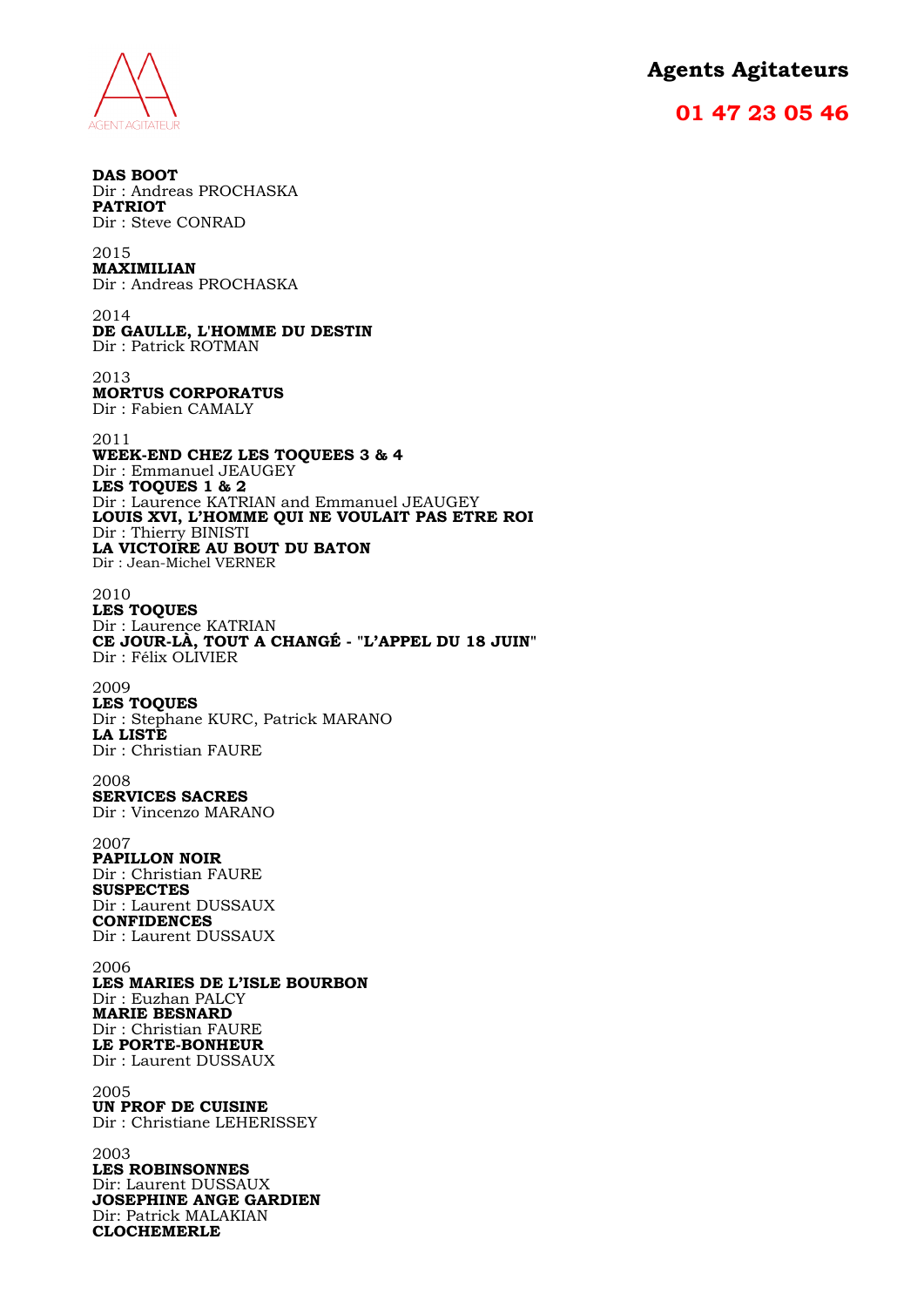# **AGENT AGITATEUR**

# **Agents Agitateurs**

#### **01 47 23 05 46**

Dir: Daniel LOSSET **RIEN NE VA PLUS** Dir : Michel SIBRA 2001 **CHERE MARIANNE**

Dir : Bernard UZAN **PETIT HOMME** Dir : Laurent JAOUI

2000 **CHERE MARIANNE** Dir : Bernard UZAN **LA CLINIQUE BLANCHEUR**  Dir : Daniel VIGNE

1999 **BRIGADE DES MINEURS** Dir : Michaëla WATTEAUX **CHERE MARIANNE**  Dir : Pierre JOASSIN **UNE SANTE D'ENFER** Dir : Henri HELMAN **NATURES MORTES** Dir : Patrick MALAKIAN **VERTIGES**

1998 **EN GARDE BURMA** Dir: Jean MARBOEUF **LA KINÉ** Dir : Aline ISSERMANN, Daniel VIGNE, André CHANDELLE **NESTOR BURMA COMMISSAIRE MOULIN**

1992-1998 **LES CORDIER** Dir : Yves AMOUREUX, Gilles BEHAT, Alain BONNOT, Pierre JOASSIN, Christiane LEHERISSEY, Paul PLANCHON/ Alain WERMUS...

1997-1998 **L'HISTOIRE DU SAMEDI**

1997 **36 QUAI DES OMBRES** Dir : Denis AMAR **MIRACLE A L'ELDORADO** Dir : Philippe NIANG **L'ALAMBIC** Dir : Jean MARBOEUF **INSPECTEUR MEDEUZE**

1996 **QUARTIEN LIBRE**  Dir : Philippe VENAULT **LA GAZELLE** Dir : Detlef RONFELDT **LE TEMOIGNAGE DE l'ENFANT DE CŒUR** Dir : Pierre GRANIER- DEFERRE

1995 **IN VINO VERITAS** Dir : Alain BONNOT

1994 **POULET CACAHUETE**  Dir : Etienne MERY **LE JARDIN DES PLANTES** Dir : Philippe de BROCA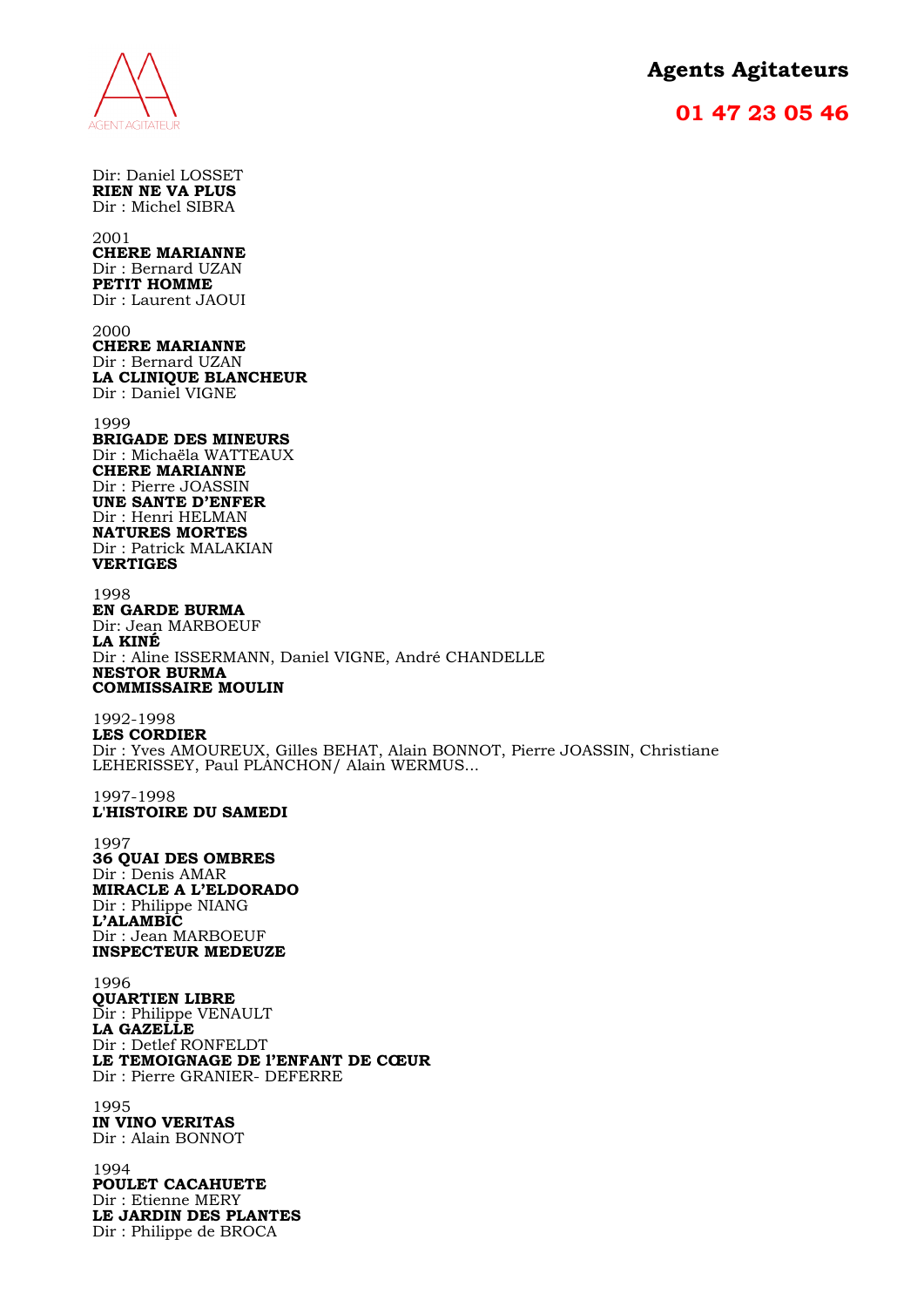

#### **01 47 23 05 46**

**BILLARD A L'ETAGE** Dir : Jean MARBOEUF

#### 1993

#### **REGARDE MOI QUAND JE TE QUITTE** Dir : Philippe de BROCA

1992 **LA TREIZIEME VOITURE** Dir : Alain BONNOT

1991 **LES DANSEURS DU MOZAMBIQUE** Dir : Philippe LEFEBVRE **BIENVENUE A BELLEFONTAINE** Dir : Gérard LOUVIN **LA FEMME DES AUTRES** Dir : Jean MARBOEUF

1990 **UNE AFFAIRE D'ETAT** Dir : Jean MARBOEUF **CROSSING THE LINE** Dir : Alain BONNOT

1988 **THE MAN WHO LIVED AT THE RITZ**

Dir : Desmond DAVIS

#### 1987

**LE DIABLE EN VILLE** Dir : Christian de CHALLONGE **IMOGENE** Dir : François LETERRIER **MONTE-CARLO**  Dir : Desmond DAVID

#### 1984 **CHATEAUVALLON** Dir : Paul PLANCHON

1980 **L'AEROPOSTALE** Dir : Gilles GRANGIER

1978 **LA GUERRE LASSE** Dir : Louis GROSPIERRE

#### **SHORT-FILMS**

2014 **BABY PHONE** Dir : Olivier CASAS

2013 **L'HOMME QUI EN CONNAISSAIT UN RAYON** Dir : Alice VIAL

2009 **LADY NOIRE** Dir : Olivier DAHAN

2008 **ZACHRY** Dir : Guillaume HANOUN **JOGGING CATEGORY** Dir : Martin LE GALL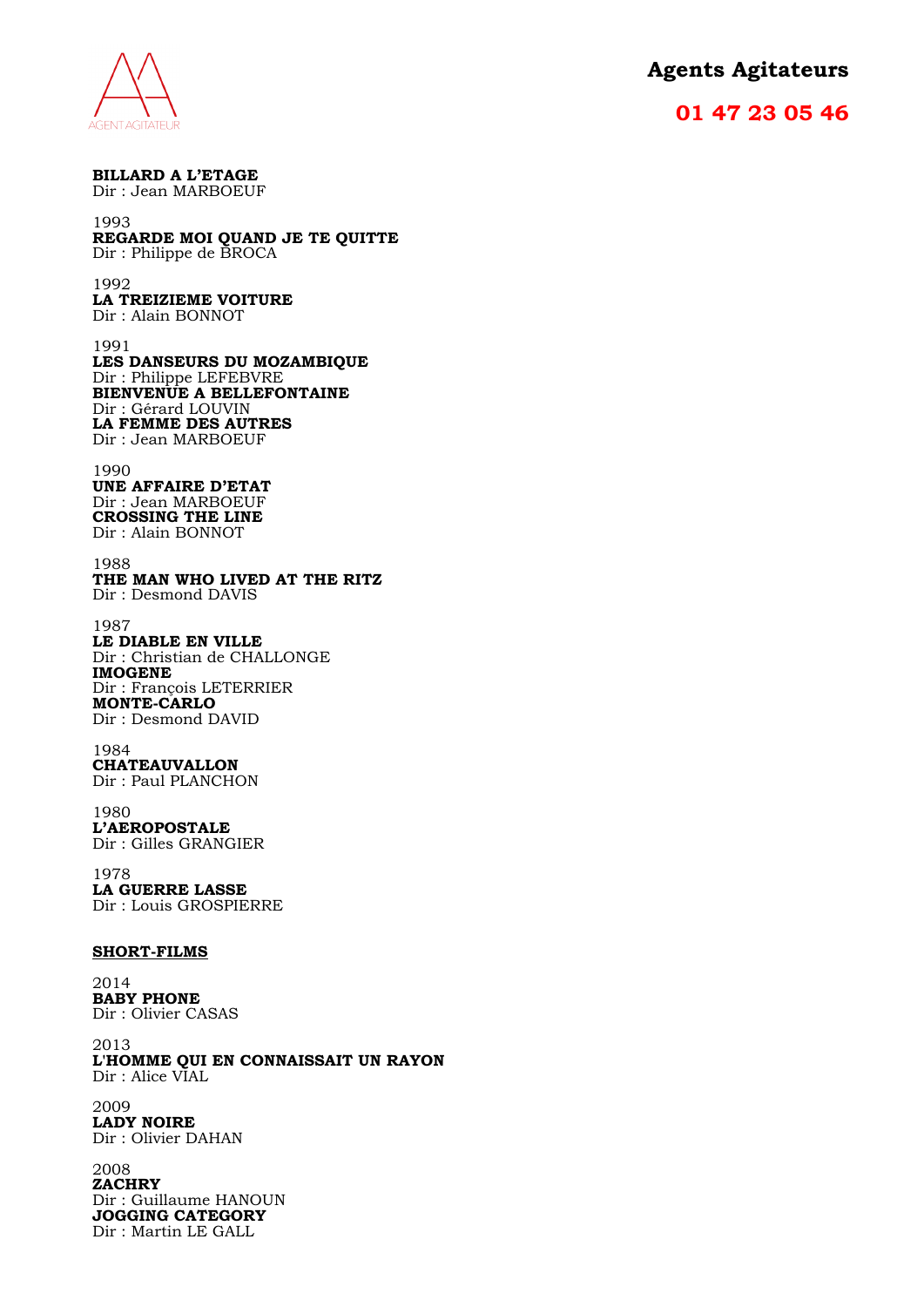

### **01 47 23 05 46**

2005 **PIECES DETACHEES** Dir : Sébastien DROUIN, role surgeon 2004 **JUDAS** Dir : Nicolas BARY **LE FILM DONT VOUS ÊTES LE HÉROS** Dir : Stéphane SECQ 2003 **MATEO FALCONE** Dir : Olivier VOLPI **LE STRIP-TEASE DU FOSSOYEUR** Dir : Frédéric REAU 2002 **TÊTE DE CHOU** Dir : Stéphane SECQ 2000 **LE CADAVRE QUI VOULAIT PAS QU'ON L'ENTERRE** Dir : Jean Christophe LEBERT 1998 **K.O** Dir : Pierre COGNON **JUSTE AU DESSUS DES LOIS**  Dir : Sauveur MSELLATI 1997 **AD VITAM AETERNAM**  Dir : Fred SAUREL 1996 **ENTERREMENT D'UNE VIE DE GARÇON**  Dir : Pierre COGNON **THEATER** 2010 **KRAMER CONTRE KRAMER** by Didier Caron d'Avery CORMAN 1998 **UNE JOURNEE PARTICULIERE** by E.Scola Jacques WEBER 1997 **LA HAUT** by A.Willemetz David GILMORE 1996 **ONDINE**  by J.Giroudoux Jean Paul LUCET 1994-1995 **GOLDEN JOE** by Gérard VERGEZ 1993-1994

**JE M'APPELAIS MARIE-ANTOINETTE** of Robert HOSSEIN by A.Decaux/A.Castelot

1991 **LOIRE**